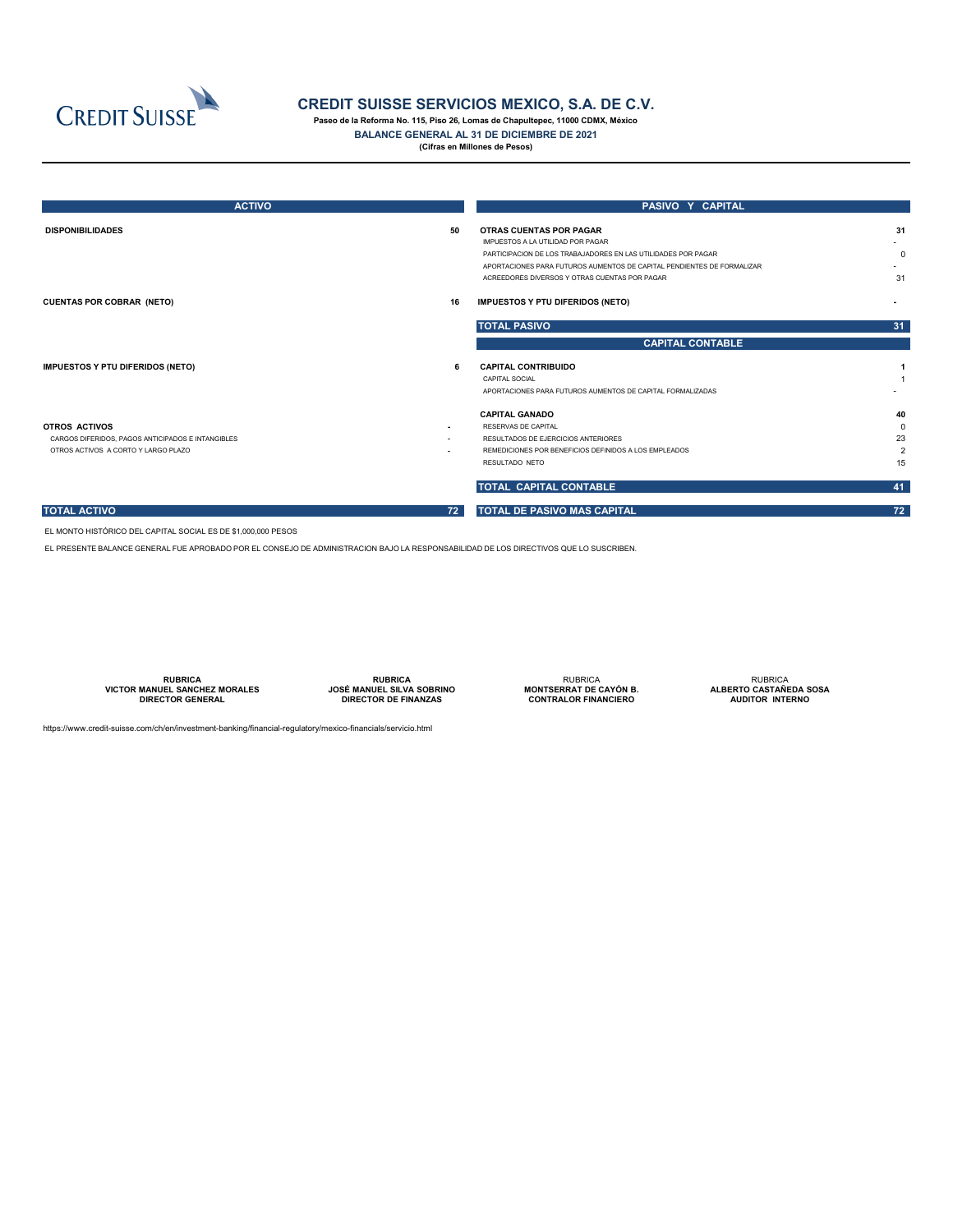

### **CREDIT SUISSE SERVICIOS MEXICO, S.A. DE C.V.**

**Paseo de la Reforma No. 115, Piso 26, Lomas de Chapultepec, 11000 CDMX, México ESTADO DE RESULTADOS DEL 1 DE ENERO AL 31 DE DICIEMBRE DE 2021 (Cifras en Millones de Pesos)**

| <b>INGRESOS POR SERVICIOS</b>                                                               | 168            |
|---------------------------------------------------------------------------------------------|----------------|
| <b>INGRESOS POR SERVICIOS</b>                                                               | 168            |
| <b>GASTOS DE LA OPERACIÓN</b>                                                               | 161            |
| <b>RESULTADO DE LA OPERACION</b>                                                            | $\overline{7}$ |
| <b>OTROS GASTOS</b><br><b>OTROS PRODUCTOS</b>                                               | $\mathbf 0$    |
| RESULTADO ANTES DE IMPUESTOS A LA UTILIDAD                                                  | 6 <sup>1</sup> |
| <b>IMPUESTOS A LA UTILIDAD CAUSADOS</b><br><b>IMPUESTOS A LA UTILIDAD DIFERIDOS (NETOS)</b> | (0)<br>9       |
| RESULTADO ANTES DE OPERACIONES DISCONTINUADAS                                               | 15             |
| <b>OPERACIONES DISCONTINUADAS</b>                                                           |                |
| <b>RESULTADO NETO</b>                                                                       | 15             |

EL PRESENTE ESTADO DE RESULTADOS FUE APROBADO POR EL CONSEJO DE ADMINISTRACIÓN BAJO LA RESPONSABILIDAD DE LOS DIRECTIVOS QUE LO SUSCRIBEN.

RUBRICA **VICTOR MANUEL SANCHEZ MORALES DIRECTOR GENERAL**

RUBRICA **JOSÉ MANUEL SILVA SOBRINO DIRECTOR DE FINANZAS ESPACIOLS AND ASSESSED ASSESSED ASSESSED AND THE CONSTRUCT OF SPACIOLS AND HOSPITAL SERVICE SERVICE SERVICE SERVICE SERVICE SERVICE SERVICE SERVICE SERVICE SERVICE SERVICE SERVICE SERVICE SERVICE SERVICE SERVICE SERVICE S** 

RUBRICA **MONTSERRAT DE CAYÓN B. CONTRALOR FINANCIERO**

RUBRICA **ALBERTO CASTAÑEDA SOSA AUDITOR INTERNO**

https://www.credit-suisse.com/ch/en/investment-banking/financial-regulatory/mexico-financials/servicio.html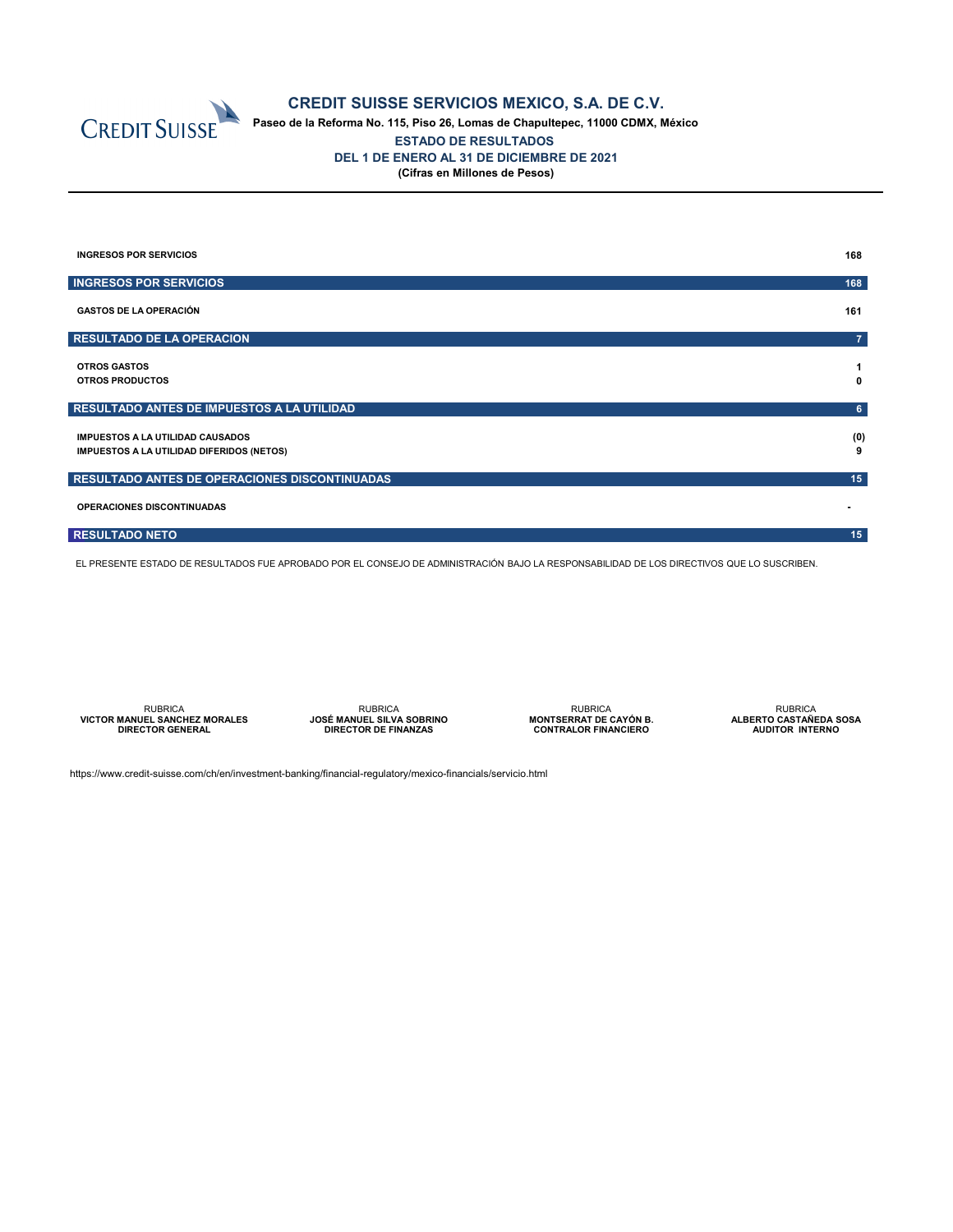|                                                                                                                                                                                                         | <b>CAPITAL CONTRIBUIDO</b> |                                                                                                                                        |                                                |                                                                     | <b>CAPITAL GANADO</b>                |                                                               |                                                                                            |                                 |                                         |
|---------------------------------------------------------------------------------------------------------------------------------------------------------------------------------------------------------|----------------------------|----------------------------------------------------------------------------------------------------------------------------------------|------------------------------------------------|---------------------------------------------------------------------|--------------------------------------|---------------------------------------------------------------|--------------------------------------------------------------------------------------------|---------------------------------|-----------------------------------------|
| <b>CONCEPTO</b>                                                                                                                                                                                         | <b>CAPITAL SOCIAL</b>      | <b>APORTACIONES PARA</b><br><b>FUTUROS AUMENTOS</b><br><b>DE CAPITAL</b><br><b>FORMALIZADAS POR</b><br>SU ÓRGANO DE<br><b>GOBIERNO</b> | <b>PRIMA EN</b><br>VENTA DE<br><b>ACCIONES</b> | <b>OBLIGACIONES</b><br><b>SUBORDINADAS EN</b><br><b>CIRCULACIÓN</b> | <b>RESERVAS DE</b><br><b>CAPITAL</b> | <b>RESULTADO DE</b><br><b>EJERCICIOS</b><br><b>ANTERIORES</b> | <b>REMEDICIONES</b><br><b>POR BENEFICIOS</b><br><b>DEFINIDOS A LOS</b><br><b>EMPLEADOS</b> | <b>RESULTADO</b><br><b>NETO</b> | <b>TOTAL CAPITAL</b><br><b>CONTABLE</b> |
|                                                                                                                                                                                                         |                            |                                                                                                                                        |                                                |                                                                     |                                      |                                                               |                                                                                            |                                 |                                         |
| SALDOS AL 31 DE DICIEMBRE DE 2020                                                                                                                                                                       |                            |                                                                                                                                        |                                                |                                                                     | (0)                                  | 21                                                            | (2)                                                                                        | $\overline{2}$                  | 22                                      |
| <b>MOVIMIENTOS INHERENTES A LAS DECISIONES DE LOS PROPIETARIOS:</b>                                                                                                                                     |                            |                                                                                                                                        |                                                |                                                                     |                                      |                                                               |                                                                                            |                                 |                                         |
| <b>SUSCRIPCIÓN DE ACCIONES</b><br><b>CAPITALIZACIÓN DE UTILIDADES</b><br><b>CONSTITUCIÓN DE RESERVAS</b><br><b>TRASPASO DEL RESULTADO NETO A RESULTADO DE EJERCICIOS ANTERIORES</b>                     |                            |                                                                                                                                        |                                                |                                                                     |                                      | $\overline{2}$                                                |                                                                                            | (2)                             |                                         |
| <b>PAGO DE DIVIDENDOS</b><br><b>OTROS</b>                                                                                                                                                               |                            |                                                                                                                                        |                                                |                                                                     |                                      |                                                               |                                                                                            |                                 |                                         |
| TOTAL POR MOVIMIENTOS INHERENTES A LAS DECISIONES DE LOS ACCIONISTAS                                                                                                                                    |                            |                                                                                                                                        |                                                |                                                                     |                                      | $\overline{2}$                                                |                                                                                            | (2)                             |                                         |
| MOVIMIENTOS INHERENTES AL RECONOCIMIENTO DE LA UTILIDAD INTEGRAL                                                                                                                                        |                            |                                                                                                                                        |                                                |                                                                     |                                      |                                                               |                                                                                            |                                 |                                         |
| <b>RESULTADO NETO</b><br>RESULTADO POR VALUACIÓN DE TÍTULOS DISPONIBLES PARA LA VENTA<br>RESULTADO POR VALUACIÓN DE INSTRUMENTOS DE COBERTURA DE FLUJOS DE EFECTIVO.<br>EFECTO ACUMULADO POR CONVERSIÓN |                            |                                                                                                                                        |                                                |                                                                     |                                      |                                                               |                                                                                            | 15                              | 15                                      |
| <b>REMEDICIONES POR BENEFICIOS DEFINIDOS A LOS EMPLEADOS</b><br>RESULTADO POR TENENCIA DE ACTIVOS NO MONETARIOS<br><b>OTROS</b>                                                                         |                            |                                                                                                                                        |                                                |                                                                     |                                      |                                                               |                                                                                            |                                 |                                         |
| TOTAL DE MOVIMIENTOS INHERENTES AL RECONOCIMIENTO DE LA UTILIDAD INTEGRAL                                                                                                                               |                            |                                                                                                                                        |                                                |                                                                     |                                      |                                                               | $\boldsymbol{4}$                                                                           | 15                              | 19                                      |
| <b>SALDOS AL 30 DE DICIEMBRE DE 2021</b>                                                                                                                                                                | $\blacktriangleleft$       |                                                                                                                                        |                                                |                                                                     | (0)                                  | 23                                                            | 2 <sub>2</sub>                                                                             | 15                              | 41                                      |

"EL PRESENTE ESTADO DE VARIACIONES EN EL CAPITAL CONTABLE SE FORMULO DE CONFORMIDAD CON LOS CRITERIOS DE CONTABILIDAD PARA CASAS DE BOLSA, EMITIDOS POR LA COMISION NACIONAL BANCARIA Y DE VALORES CON FUNDAMENTO EN LO DISPUE ALORES, DE OBSERVANCIA GENERAL Y OBLIGATORIA, APLICADOS DE MANERA CONSISTENTE, ENCONTRANDOSE REFLEJADOS TODOS LOS MOVIMIENTOS EN LAS CUENTAS DE CAPITAL CONTABLE DERIVADOS DE LAS OPERACIONES EFECTUADAS POR LA CASA DE BOLSA VALUARON CON APEGO A SANAS PRACTICAS BURSATILES Y A LAS DISPOSICIONES LEGALES Y ADMINISTRATIVAS APLICABLES.

https://www.credit-suisse.com/ch/en/investment-banking/financial-regulatory/mexico-financials/servicio.html



# **CREDIT SUISSE SERVICIOS MEXICO, S.A. DE C.V.**

Paseo de la Reforma No. 115, Piso 26, Lomas de Chapultepec, 11000 CDMX, México **ESTADO DE VARIACIONES EN EL CAPITAL CONTABLE DEL 1 DE ENERO AL 31 DE DICIEMBRE DE 2021** (Cifras en Millones de Pesos)

EL PRESENTE ESTADO DE VARIACIONES EN EL CAPITAL CONTABLE FUE APROBADO POR EL CONSEJO DE ADMINISTRACIÓN BAJO LA RESPONSABILIDAD DE LOS DIRECTIVOS QUE LO SUSCRIBEN".

RUBRICA **VICTOR MANUEL SANCHEZ MORALES DIRECTOR GENERAL**

RUBRICA **JOSÉ MANUEL SILVA SOBRINO ESPACIO ESPACIO ESPACIODIRECTOR DE FINANZAS**

RUBRICA **MONTSERRAT DE CAYÓN B. CONTRALOR FINANCIERO**

RUBRICA **ALBERTO CASTAÑEDA SOSA AUDITOR INTERNO**